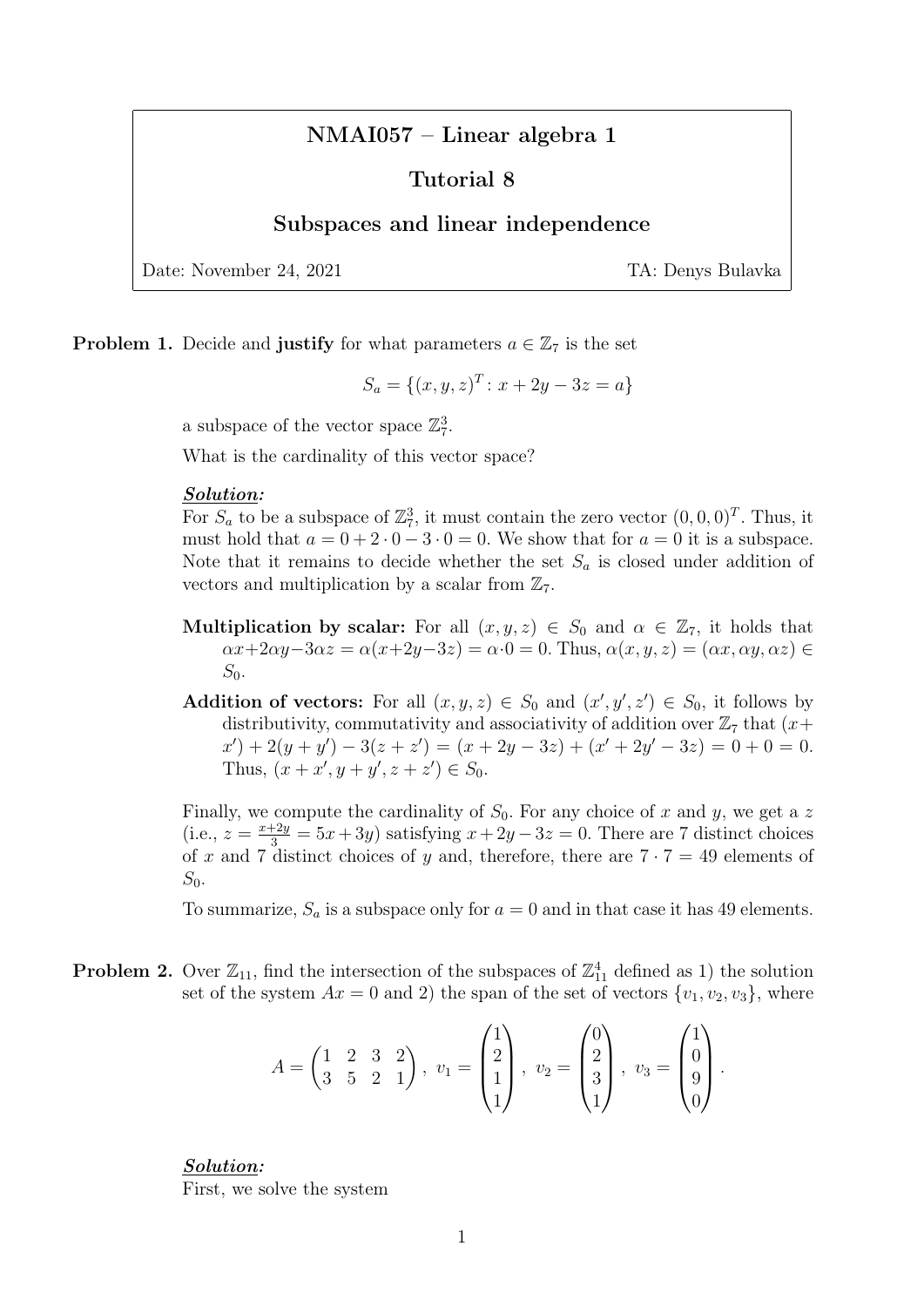$$
\begin{pmatrix} 1 & 2 & 3 & 2 \ 3 & 5 & 2 & 1 \end{pmatrix} \sim \begin{pmatrix} 1 & 2 & 3 & 3 \ 0 & -1 & -7 & -5 \end{pmatrix} \sim \begin{pmatrix} 1 & 0 & 0 & -1 \ 0 & -1 & -7 & -5 \end{pmatrix} \sim \begin{pmatrix} 1 & 0 & 0 & 10 \ 0 & 1 & 7 & 5 \end{pmatrix}.
$$
  
The solution set is 
$$
\begin{pmatrix} 0 \\ 0 \\ 0 \\ 0 \end{pmatrix} + r \cdot \begin{pmatrix} 1 \\ 6 \\ 0 \\ 1 \end{pmatrix} + s \cdot \begin{pmatrix} 0 \\ 4 \\ 1 \\ 0 \end{pmatrix} : r, s \in \mathbb{Z}_{11}.
$$

Our task is to find out which of the vectors in the solution set can be expressed as  $a_1v_1+a_2v_2+a_3v_3$ , where  $a_1, a_2, a_3 \in \mathbb{Z}_{11}$ . Let's denote  $w_1 =$  $\sqrt{ }$  $\overline{\mathcal{L}}$ 1 6 0 1  $\setminus$ and  $w_2 =$  $\sqrt{ }$  $\vert$ 0 4 1  $\theta$  $\setminus$  $\int$ 

In other words, we need to solve  $a_1v_1 + a_2v_2 + a_3v_3 = rw_1 + sw_2$ . Equivalently,  $a_1v_1 + a_2v_2 + a_3v_3 + r(-w_1) + s(-w_2) = 0:$ 

$$
\begin{pmatrix}\n1 & 0 & 1 & -1 & 0 \\
2 & 2 & 0 & -6 & -4 \\
1 & 3 & -2 & 0 & -1 \\
1 & 1 & 0 & -1 & 0\n\end{pmatrix}\n\sim\n\begin{pmatrix}\n1 & 0 & 1 & -1 & 0 \\
0 & 2 & -2 & -4 & -4 \\
0 & 3 & -3 & 1 & -1 \\
0 & 1 & -1 & 0 & 0\n\end{pmatrix}\n\sim\n\begin{pmatrix}\n1 & 0 & 1 & -1 & 0 \\
0 & 1 & -1 & -2 & -2 \\
0 & 0 & 1 & -1 & 0 & 0 \\
0 & 0 & 0 & 7 & 6 \\
0 & 0 & 0 & 2 & 2\n\end{pmatrix}\n\sim\n\begin{pmatrix}\n1 & 0 & 1 & -1 & 0 \\
0 & 1 & -1 & -2 & -2 \\
0 & 0 & 0 & 1 & 4 \\
0 & 0 & 0 & 2 & 2\n\end{pmatrix}\n\sim\n\begin{pmatrix}\n1 & 0 & 1 & -1 & 0 \\
0 & 1 & -1 & -2 & -2 \\
0 & 0 & 0 & 2 & 2\n\end{pmatrix}
$$
\n
$$
\sim\n\begin{pmatrix}\n1 & 0 & 1 & -1 & 0 \\
0 & 1 & -1 & -2 & -2 \\
0 & 0 & 0 & 1 & 4 \\
0 & 0 & 0 & 0 & -6\n\end{pmatrix}\n=\n\begin{pmatrix}\n1 & 0 & 1 & 10 & 0 \\
0 & 1 & 10 & 9 & 9 \\
0 & 0 & 0 & 1 & 4 \\
0 & 0 & 0 & 0 & 5\n\end{pmatrix}.
$$

It follows that  $r = 0$  and  $s = 0$ . Thus, the only vector in the intersection is  $0 \cdot w_1 + 0 \cdot w_2$ , i.e., the zero vector.

Problem 3. Decide and justify whether the set of all univariate polynomials with coefficients in  $\mathbb{Z}_3$  and degree lesser or equal to 10 is a vector space (w.r.t. the natural operations of addition of vectors and multiplication by scalar).

What is the cardinality of the set?

## Solution:

True. Follows by a straightforward verification using the characterization of a vector space as a set which contains the zero vector and is closed under addition of vectors and multiplication by a scalar.

The cardinality of the set is  $3<sup>11</sup>$  (there are three possibilities for each coefficient for the eleven monomials  $x^{10}, \ldots, x^0 = 1$ .

**Problem 4.** Decide and **justify** whether the following vectors are linearly independent in  $\mathbb{R}^3$ :

- (a)  $(2, 3, -5)^T$ ,  $(1, -1, 1)^T$ ,  $(3, 2, -2)^T$ .
- (b)  $(2, 0, 3)^T$ ,  $(1, -1, 1)^T$ ,  $(0, 2, 1)^T$ .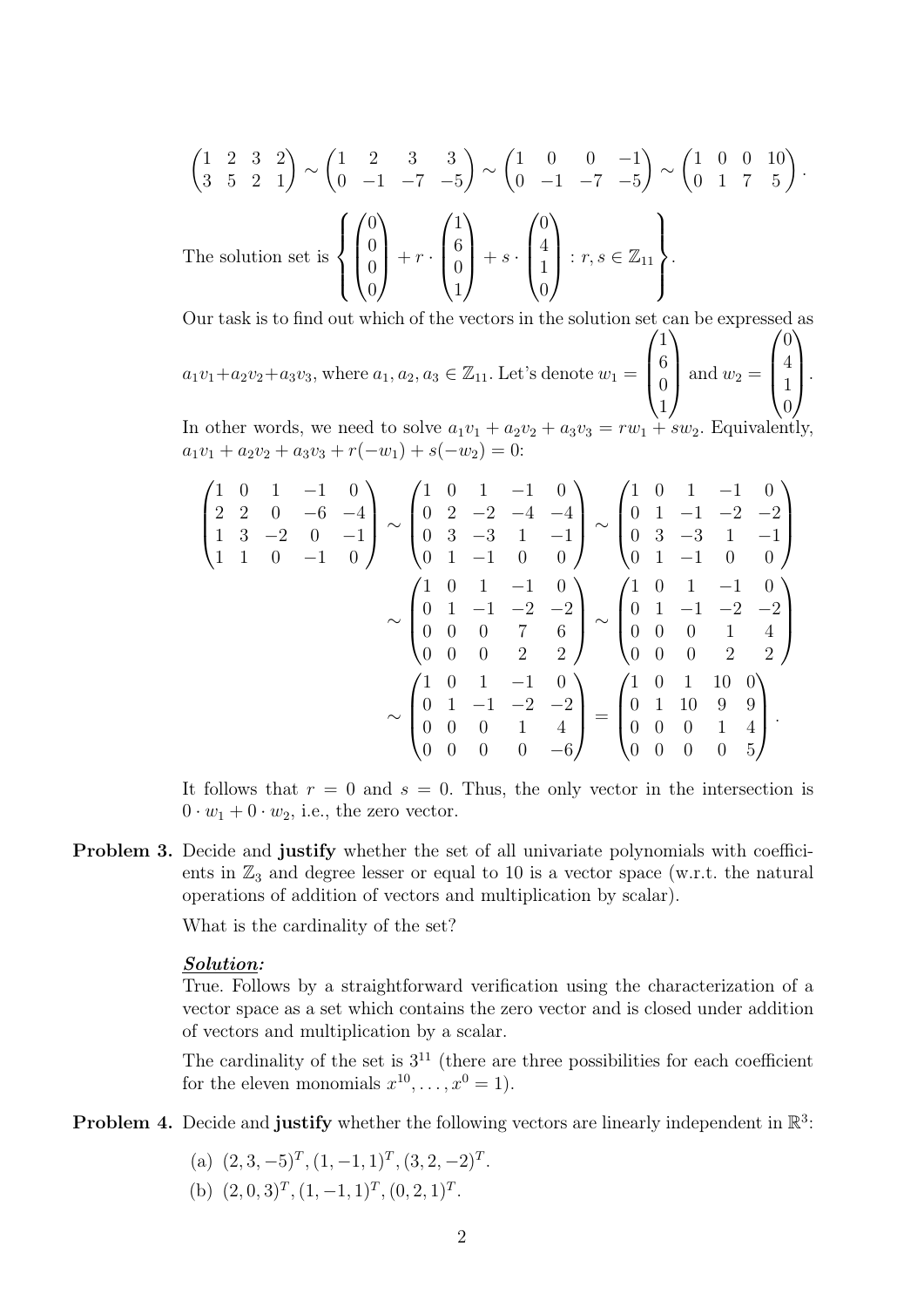#### Solution:

(a) We are looking for coefficients  $a, b, c \in \mathbb{R}$  such that

$$
a \cdot \begin{pmatrix} 2 \\ 3 \\ -5 \end{pmatrix} + b \cdot \begin{pmatrix} 1 \\ -1 \\ 1 \end{pmatrix} + c \cdot \begin{pmatrix} 3 \\ 2 \\ -2 \end{pmatrix} = \begin{pmatrix} 0 \\ 0 \\ 0 \end{pmatrix}.
$$

Thus, the problem of verifying whether the given vectors are linearly independent is equivalent to solving the following homogeneous system of linear equations

$$
\left(\begin{array}{ccc|c} 2 & 1 & 3 & 0 \\ 3 & -1 & 2 & 0 \\ -5 & 1 & -2 & 0 \end{array}\right).
$$

Note that the given vectors form the columns of the matrix. By solving the system, we verify that there is only the trivial solution  $a = b = c = 0$  and the vectors are linearly independent.

(b) Similarly to (a), we form the corresponding system

$$
\left(\begin{array}{ccc|c}\n2 & 1 & 0 & 0 \\
0 & -1 & 2 & 0 \\
3 & 1 & 1 & 0\n\end{array}\right).
$$

The Gaussian elimination process gives

$$
\left(\begin{array}{ccc|c}\n2 & 1 & 0 & 0 \\
0 & -1 & 2 & 0 \\
0 & 0 & 0 & 0\n\end{array}\right).
$$

Thus, the system has also some non-trivial solutions and the vectors are linearly dependent. To exemplify the nontrivial solution, the parametric description of the solution set is  $(-t, 2t, t)^T$  for a real parameter  $t \in \mathbb{R}$ . For  $a = -1, b = 2, and c = 1, we get$ 

$$
-1\cdot \begin{pmatrix} 2 \\ 0 \\ 3 \end{pmatrix} + 2\cdot \begin{pmatrix} 1 \\ -1 \\ 1 \end{pmatrix} + 1\cdot \begin{pmatrix} 0 \\ 2 \\ 1 \end{pmatrix} = \begin{pmatrix} 0 \\ 0 \\ 0 \end{pmatrix}.
$$

- **Problem 5.** Let  $u, v, w$  be linearly independent vectors in a vector space V over R. Decide and justify whether the following sets of vectors are linearly independent
	- (a)  $\{u, u + v, u + w\},\$
	- (b)  $\{u v, u w, v w\}.$

### Solution: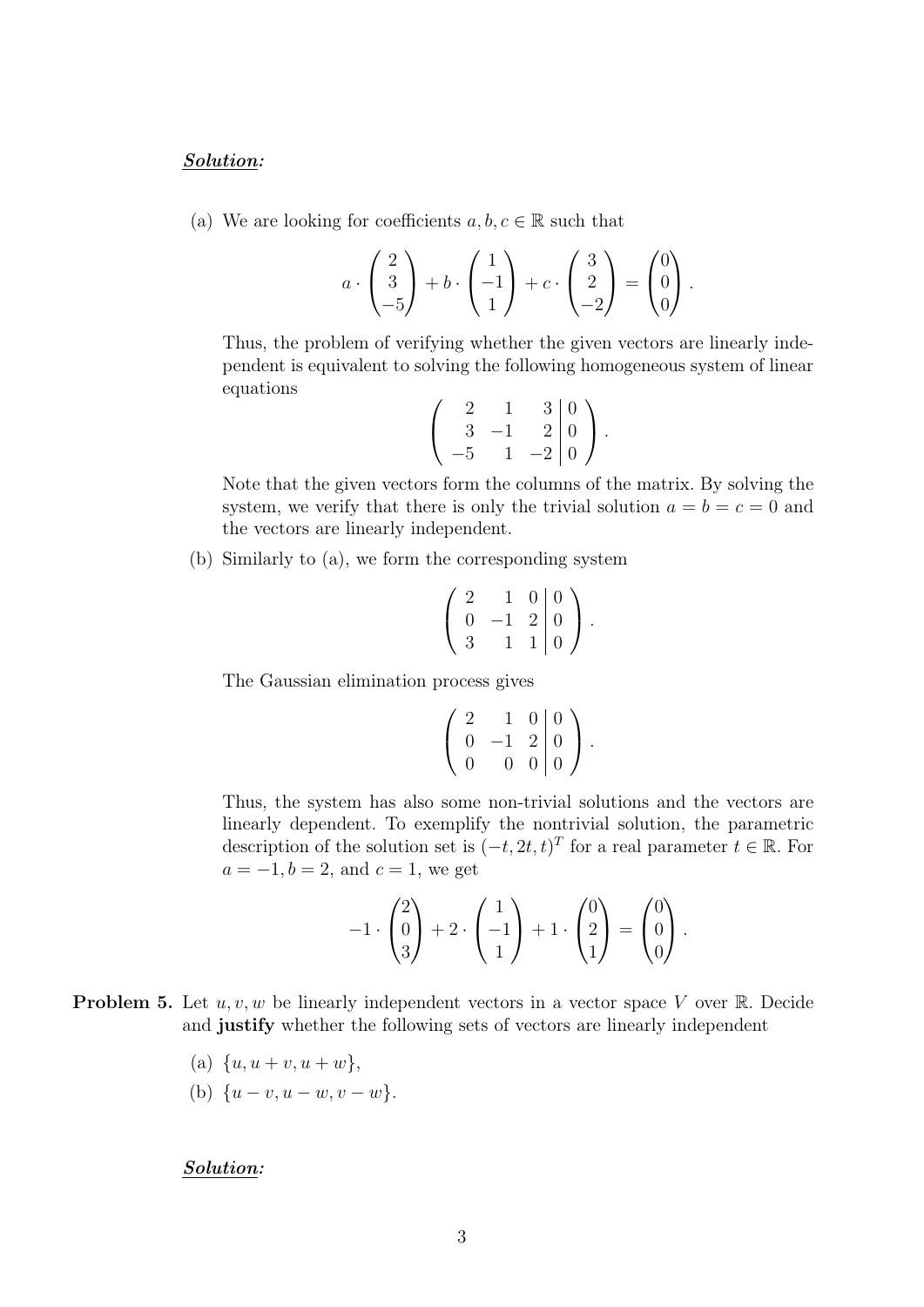(a) Similarly to the previous problem, we are looking for coefficients  $a, b, c \in \mathbb{R}$ such that

 $o = au + b(u + v) + c(u + w) = (a + b + c)u + bv + cw.$ 

Since  $u, v, w$  linearly independent, it must hold that  $a + b + c = 0, b = 0$ , and  $c = 0$ . Thus, also  $a = 0$ . We can conclude that the set  $\{u, u + v, u + w\}$ is linearly independent.

(b) Analogously, we are looking for coefficients  $a, b, c \in \mathbb{R}$  such that

$$
o = a(u - v) + b(u - w) + c(v - w) = (a + b)u + (-a + c)v + (-b - c)w.
$$

Thus,  $a + b = 0, -a + c = 0$ , and  $-b - c = 0$ . By solving the corresponding system, we get a parametric description of the solution set as  $(t, -t, t)^T$  for a real parameter  $t \in \mathbb{R}$ . Ve can conclude that the set  $\{u-v, u-w, v-w\}$  is linearly dependent, and a non-trivial combination which is equal to the zero vector using can be obtained using for example the coefficients  $(1, -1, 1)^T$ .

- **Problem 6.** Let V be a vector space over a field  $\mathbb{F}$  and  $X \subseteq Y \subseteq V$ . Decide and **justify** whether the following statements are true:
	- (a) If  $X$  is linearly independent then  $Y$  is linearly dependent.
	- (b) If X is linearly independent then Y is linearly independent.
	- (c) If X is linearly dependent then Y is linearly dependent.
	- (d) If Y is linearly independent then X is linearly independent.
	- (e) If Y is linearly dependent then  $X$  is linearly dependent.

#### Solution:

The general "rule" is that linear independence is preserved "downwards" and linear dependence is preserved "upwards" w.r.t. inclusion.

- (a) False:  $X = \{(1,0)^T\}$  and  $Y = \{(1,0)^T, (0,1)^T\}$  are both linearly independent in  $\mathbb{R}^2$ .
- (b) False:  $X = \{(1,0)^T\}$  is linearly independent but  $Y = \{(1,0)^T, (2,0)^T\}$  is linearly dependent in  $\mathbb{R}^2$ .
- (c) True. Let  $X = \{v_1, \ldots, v_\ell\}$  and  $Y = \{v_1, \ldots, v_\ell, w_1 \ldots, w_k\}$  be two subsets of  $V$ . By the claim,  $X$  is linearly dependent and, thus, there exist  $\alpha_1, \ldots, \alpha_\ell \in \mathbb{F}$  such that  $(\alpha_1, \ldots, \alpha_\ell)^T \neq (0, \ldots, 0)^T$  and

$$
\sum_{i \in [\ell]} \alpha_i x_i = o.
$$

Let  $\beta_{\ell+1}, \ldots, \beta_k = (0, \ldots, 0)$ . It also holds that  $(\alpha_1, \ldots, \alpha_{\ell}, \beta_1, \ldots, \beta_k) \neq$  $(0, \ldots, 0)$  and

$$
\sum_{i \in [\ell]} \alpha_i v_i + \sum_{j \in [k]} \beta_j w_j = o
$$

is a non-trivial combination of vectors in  $Y$  equal to the zero vector  $o$ . Therefore, the set Y is also linearly dependent.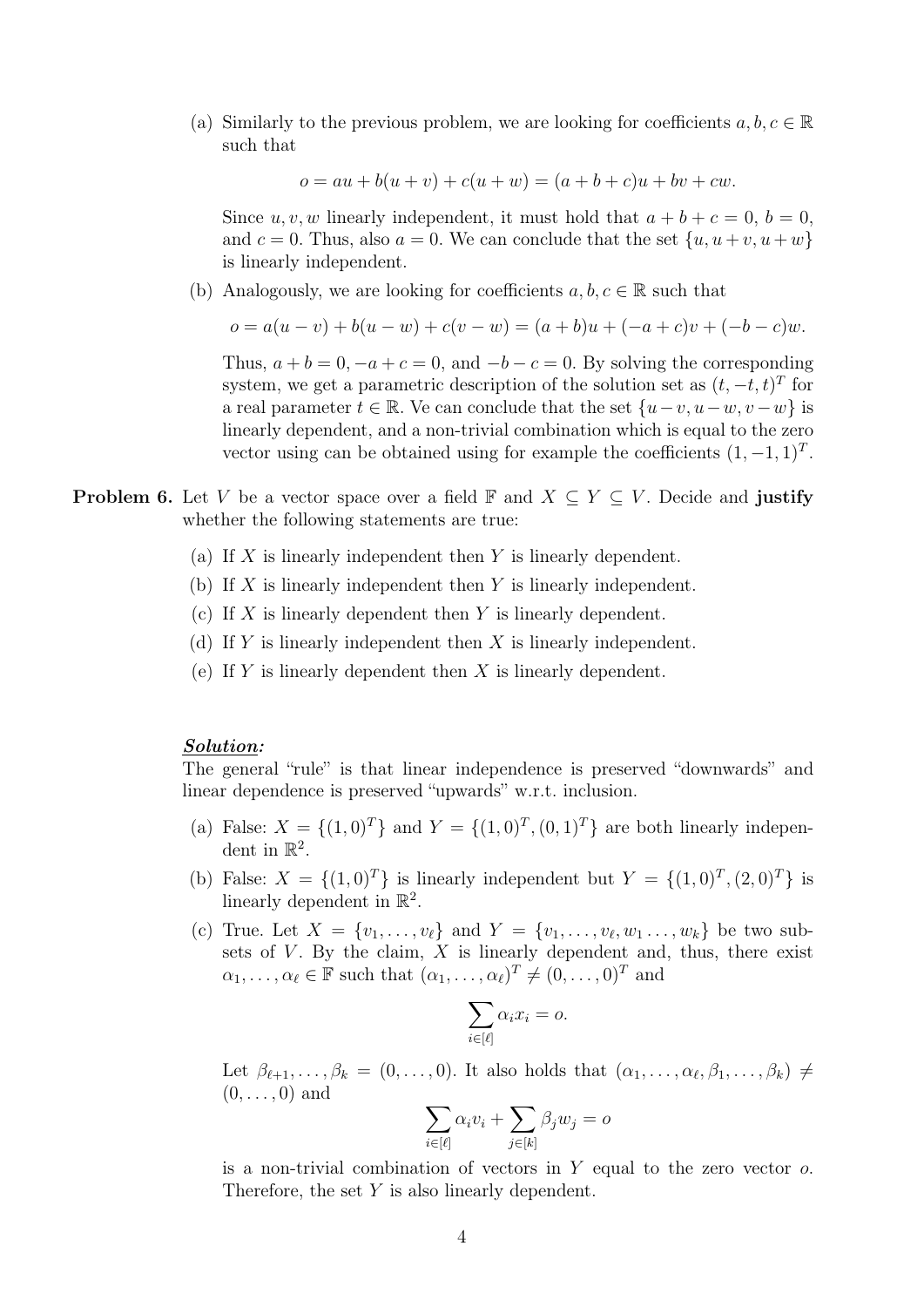- (d) True. A variation of (c).
- (e) False:  $Y = \{(1,0)^T, (2,0)^T\}$  is linearly dependent but  $X = \{(1,0)^T\}$  is linearly independent in  $\mathbb{R}^2$ .
- **Problem 7.** Decide and **justify** whether  $\{(0,1,1,1)^T,(1,0,1,1)^T,(1,1,0,1)^T,(1,1,1,0)^T\}$  is linearly independent in  $\mathbb{R}^4$ , respectively in  $\mathbb{Z}_3^4$ .

### Solution:

The problem can be solved similarly to Problem 4 while taking into account the underlying field ( $\mathbb R$  or  $\mathbb Z_3$ ). The vectors are linearly independent in  $\mathbb R^4$  and they are linearly dependent on  $\mathbb{Z}_3^4$ . Thus, linear independence is not invariant w.r.t. the underlying field.

**Problem 8.** Let U, V be subspaces of a vector space W over F. Prove that  $U \cap V = \{o\}$  if and only if for all  $x \in U + V$  there exists a unique choice of  $u \in U, v \in V$  such that  $x = u + v$ .

#### Solution:

Suppose that there are two distinct ways to express  $x$  as

$$
u_1 + v_1 = x = u_2 + v_2,
$$

for some  $u_1, u_2 \in U$  and  $v_1, v_2 \in V$ . The equality gives

$$
u_1 - u_2 = v_2 - v_1.
$$

Note that the vector  $u_1 - u_2$  lies in the subspace U and the vector  $v_2 - v_1$  lies in the subspace  $V$ .

Then  $v + v = x = 2v + o$  are two distinct ways of expressing a vector  $x \in U + V$ . a contradiction of the assumption of the statement. If  $U \cap V\{o\}$  then  $u_1 - u_2 =$  $v_2 - v_1 = o$ . And we get that  $u_1 = u_2$  and  $v_1 = v_2$ , a contradiction to  $u_1 + v_1$  and  $u_2 + v_2$  being two *distinct* ways to express x.

To prove the other implication, suppose there exists a non-zero vector  $v \in U \cap V$ . Then  $v + v = x = 2v + o$  are two distinct ways of expressing a vector  $x \in U + V$ , a contradiction of the assumption of the statement.

- Problem 9. Decide and justify whether the following sets of vectors are linearly independent in the vector space of univariate real functions  $\mathbb{R} \to \mathbb{R}$  (over  $\mathbb{R}$ )
	- (a)  $\{2x-1, x-2, 3x\},\$
	- (b)  $\{x^2+2x+3, x+1, x-1\},\$
	- (c)  $\{\sin x, \cos x\}$ ,
	- (d)  $\{\sin(x+1),\sin(x+2),\sin(x+3)\},\$
	- (e)  $\{\ln(x), \log_{10}(x), \log_2(x^2)\}.$

### Solution: